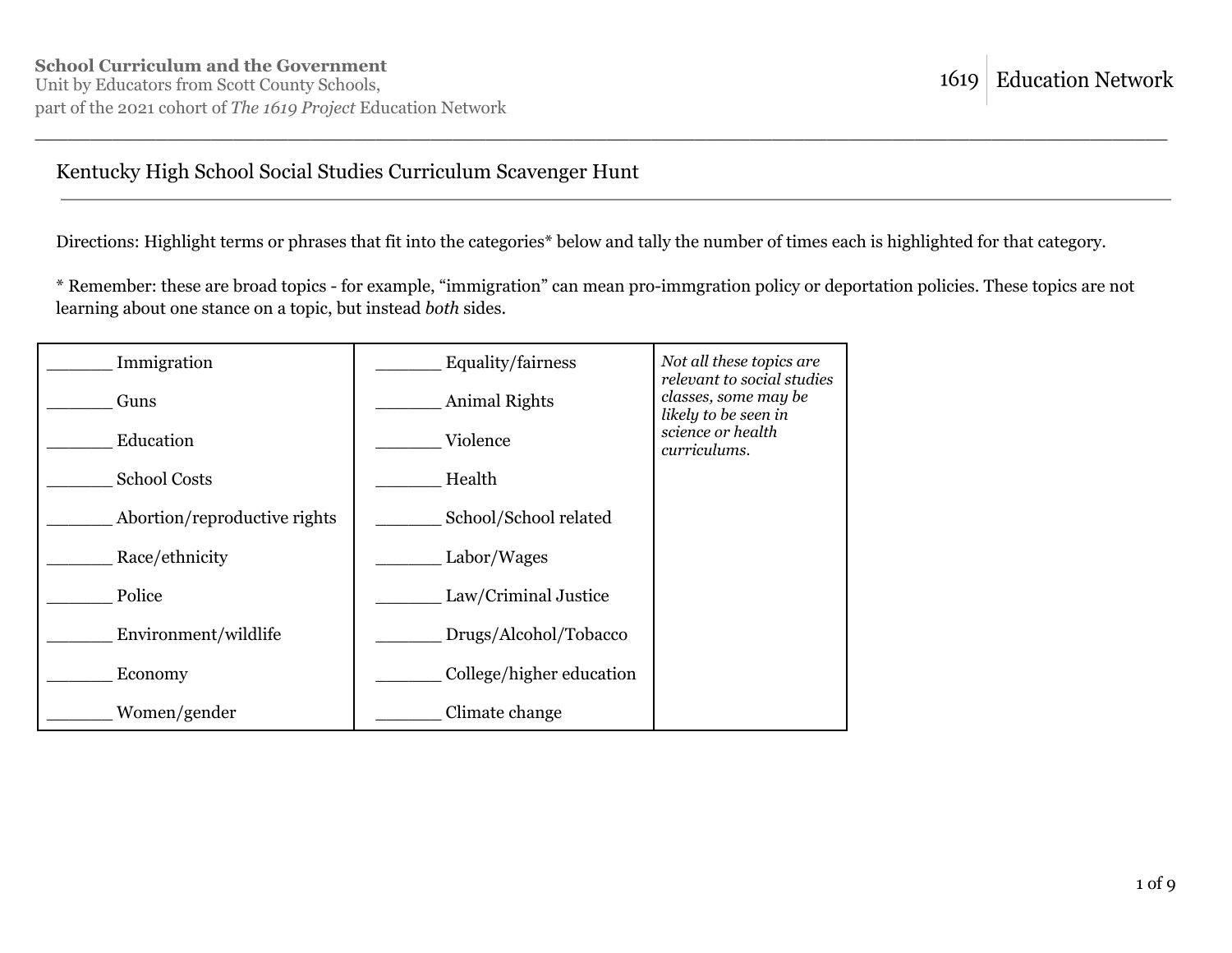### Civics Curriculum

| Explain how the U.S. Constitution embodies the principles of rule of law,<br>popular sovereignty, republicanism, federalism, separation of powers<br>and checks and balances to promote general welfare. | Assess how the expansion of civic virtues, democratic principles,<br>constitutional rights and human rights influence the thoughts and<br>actions of individuals and groups. |
|----------------------------------------------------------------------------------------------------------------------------------------------------------------------------------------------------------|------------------------------------------------------------------------------------------------------------------------------------------------------------------------------|
| Analyze legislative, executive and judicial branch decisions in terms of<br>constitutionality and impact on citizens and states.                                                                         | Analyze the impact of the efforts of individuals and reform movements<br>on the expansion of civil rights and liberties locally, nationally and<br>internationally.          |
| Compare various forms of government and how each maintains order,<br>upholds human rights and interacts within the international community.                                                              | Analyze the role of the three branches of government in the lawmaking<br>process.                                                                                            |
| Evaluate how the U.S. judicial system is designed to uphold equality<br>before the law, due process and inalienable rights.                                                                              | Analyze the role of elections, bureaucracy, political parties, interest<br>groups and media in shaping public policy.                                                        |
| Evaluate the civic responsibilities of individuals within a society.                                                                                                                                     | Evaluate intended and unintended consequences of public policies<br>locally, nationally and internationally.                                                                 |
| Explain how active citizens can affect the lawmaking process locally,<br>nationally and internationally.                                                                                                 | Compare the domestic and foreign policies of the United States and<br>other countries.                                                                                       |
| Explain how classical republicanism, natural rights philosophy and<br>English common law influenced the thinking and actions of the<br>American Founders.                                                | Compare Kentucky's government to other states and to the federal<br>government.                                                                                              |
| Explain how the Kentucky Constitution embodies the principles of rule<br>of law, popular sovereignty, separation of powers and checks and<br>balances.                                                   | Describe how active citizens can affect change in their communities and<br>Kentucky.                                                                                         |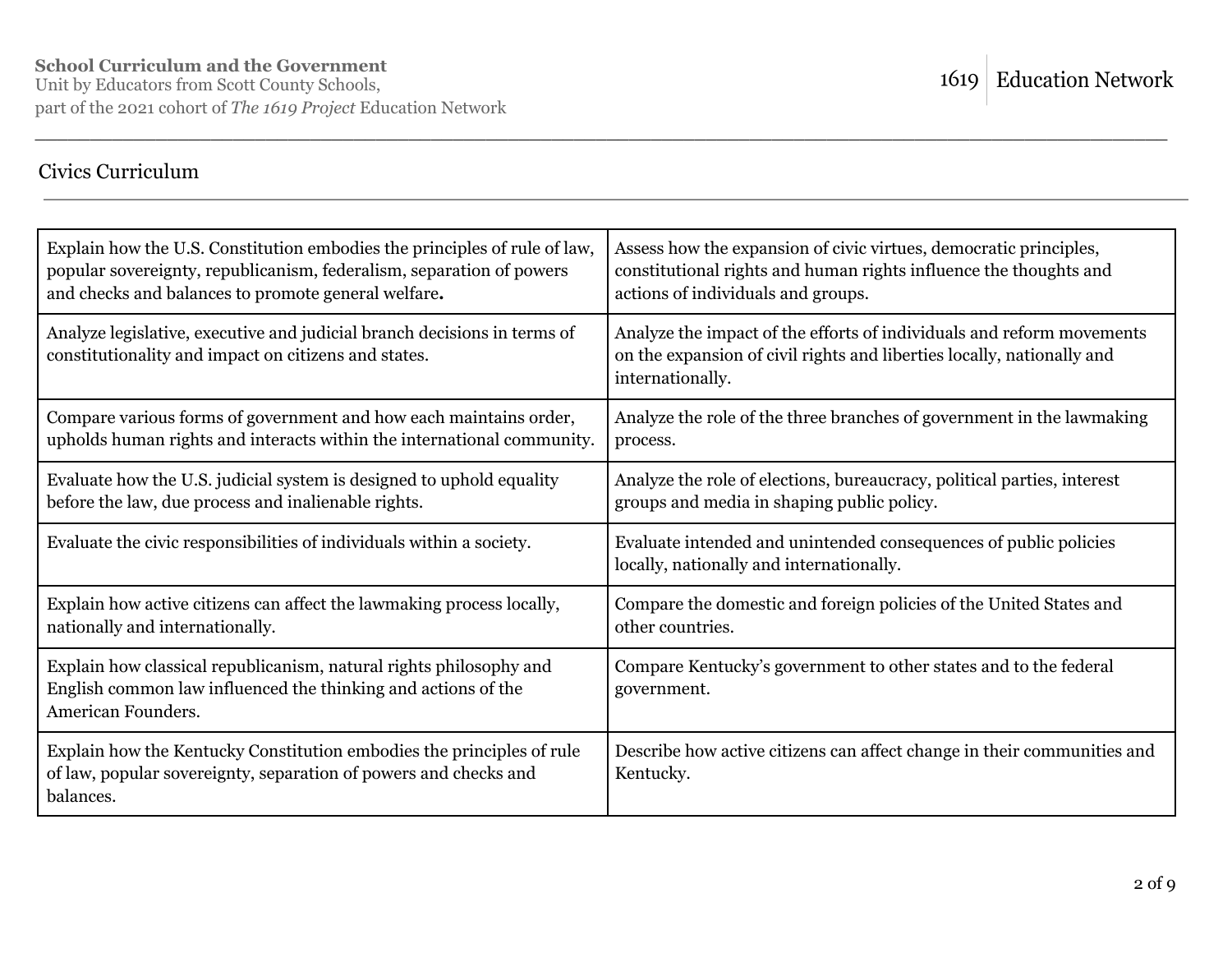### Economics Curriculum

| Compare perfect competition, monopolistic competition, oligopoly and                                                                                                                     | Draw conclusions regarding the effect of specialization and trade on                                                                                            |
|------------------------------------------------------------------------------------------------------------------------------------------------------------------------------------------|-----------------------------------------------------------------------------------------------------------------------------------------------------------------|
| monopoly and how the extent of competition within various markets                                                                                                                        | production, distribution and consumption of goods and services for                                                                                              |
| affects price, quantity and variety in production.                                                                                                                                       | individuals, businesses and societies.                                                                                                                          |
| Analyze and graph the impact of supply and demand shifts on                                                                                                                              | Analyze the role of comparative advantage in international trade of                                                                                             |
| equilibrium price and quantities produced.                                                                                                                                               | goods and services.                                                                                                                                             |
| Analyze the roles of product and factor markets.                                                                                                                                         | Assess how interest rates influence borrowing and investing.                                                                                                    |
| Compare the roles of consumers and producers in the product, labor and<br>financial markets and the economy as a whole.                                                                  | Predict the way scarcity causes individuals, organizations and<br>governments to evaluate tradeoffs, make choices and incur opportunity<br>costs.               |
| Evaluate how values and beliefs like economic freedom, equity, full<br>employment, price stability, security, efficiency and growth help to form<br>different types of economic systems. | Evaluate how individuals, organizations and governments respond to<br>incentives in the decision making process.                                                |
| Analyze ways in which competition and government regulation influence<br>what is produced and allocated in an economy.                                                                   | Perform a cost-benefit analysis on a real-world situation, using economic<br>thinking to describe the marginal costs and benefits of a particular<br>situation. |
| Describe the externalities of government attempts to remedy market                                                                                                                       | Evaluate how incentives determine what is produced and distributed in a                                                                                         |
| failure and improve market outcomes through fiscal policy.                                                                                                                               | competitive market system.                                                                                                                                      |
| Explain how international economic trends and policies affect political,                                                                                                                 | Explain the impact of varying market structures on profit, price and                                                                                            |
| social and economic conditions in various nations.                                                                                                                                       | production in Kentucky.                                                                                                                                         |
| Analyze the impact of fiscal policies, various government taxation and                                                                                                                   | Analyze how national and international trends and policies impact                                                                                               |
| spending policies on the economy.                                                                                                                                                        | Kentucky's state and local economies.                                                                                                                           |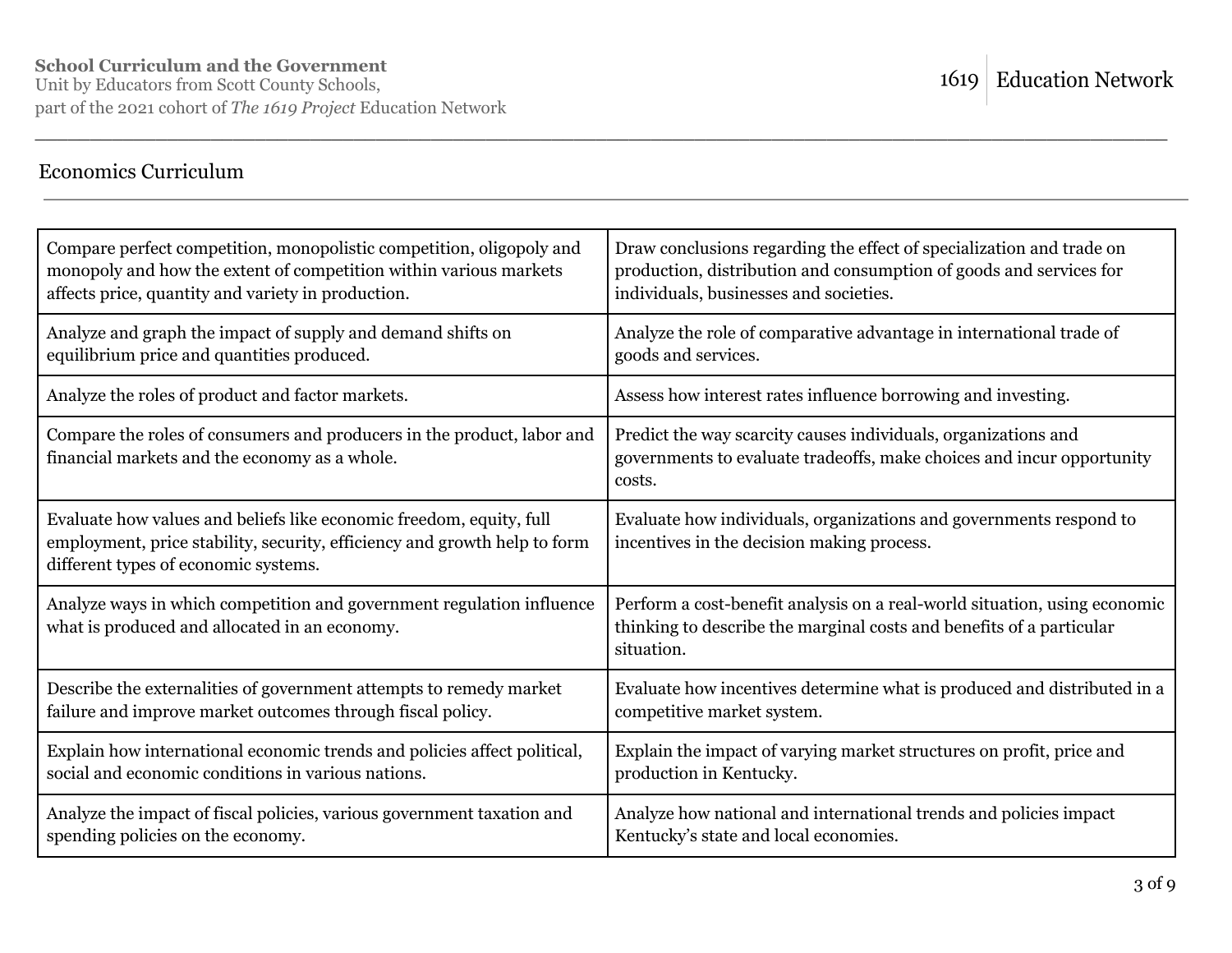| Explain how the Federal Reserve uses monetary policy to promote price   Analyze how the four components of Gross Domestic Product (GDP) are |                                                      |
|---------------------------------------------------------------------------------------------------------------------------------------------|------------------------------------------------------|
| stability, employment and economic growth.                                                                                                  | combined to assess the health of Kentucky's economy. |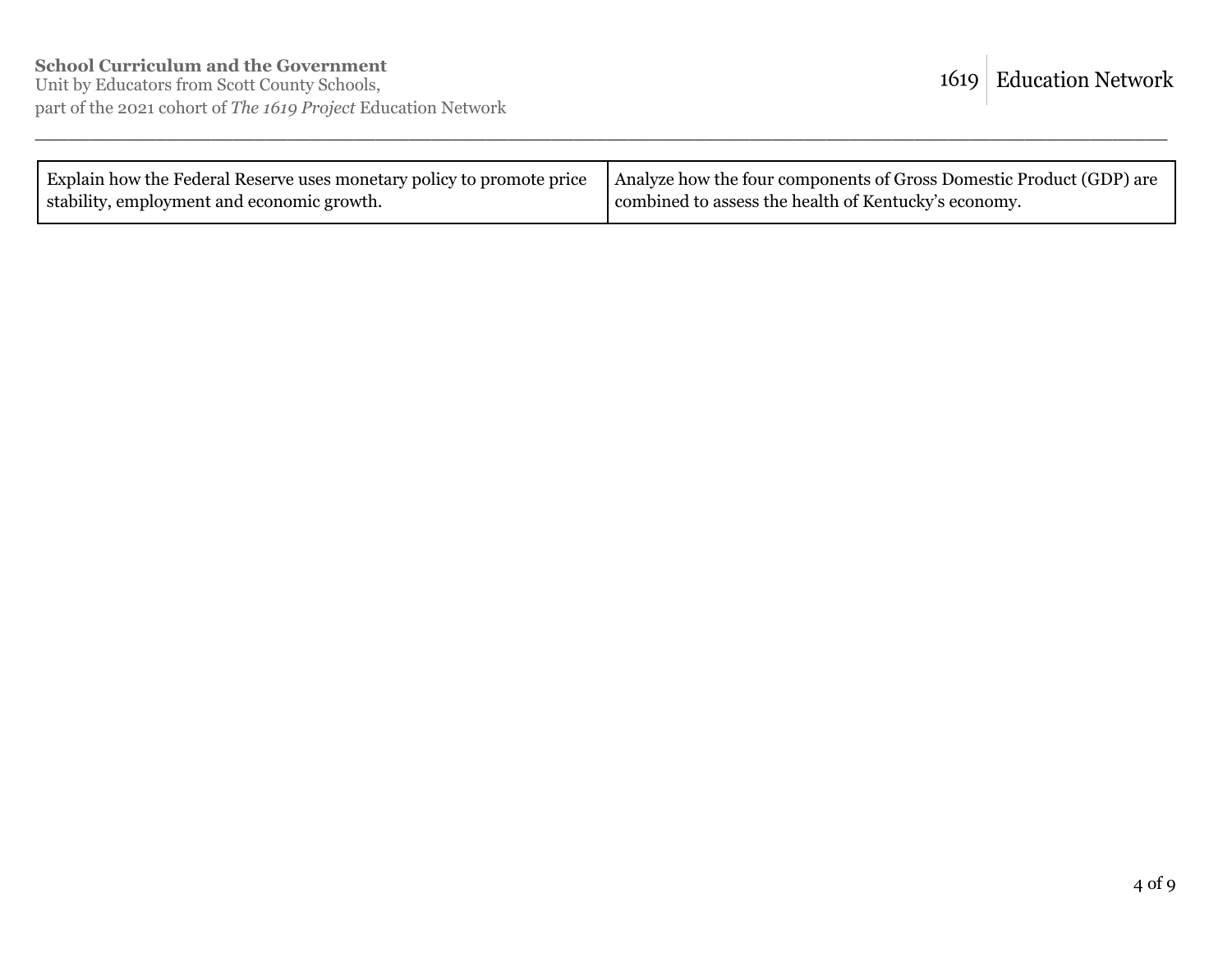# Geography Curriculum

| Analyze how cultural, economic and environmental factors<br>contribute to migration patterns and population distribution at<br>multiple scales.                                  | Assess the reciprocal relationship between physical environment<br>and culture within local, national and global scales. |
|----------------------------------------------------------------------------------------------------------------------------------------------------------------------------------|--------------------------------------------------------------------------------------------------------------------------|
| Evaluate reasons for the spatial distribution of human populations                                                                                                               | Analyze how human settlements are influenced by or influence the                                                         |
| at different scales on Earth's surface.                                                                                                                                          | relationship between people and the environment.                                                                         |
| Analyze how the forces of cooperation and conflict within and<br>among<br>people, nations and empires influence the division and control of<br>Earth's<br>surface and resources. | Interpret the relationships among human and physical patterns<br>and processes at local, national and global scales.     |
| Analyze how cultural and economic decisions influence the                                                                                                                        | Analyze how environmental factors influence population                                                                   |
| characteristics of various places.                                                                                                                                               | distributions from place to place.                                                                                       |
| Explain how people create natural and cultural regions to interpret                                                                                                              | Explain how the geography of Kentucky influences the                                                                     |
| Earth's complexity.                                                                                                                                                              | development of the state.                                                                                                |
| Explain how Kentuckians view sense of place differently based on cultural and environmental characteristics of varying regions of the<br>state.                                  |                                                                                                                          |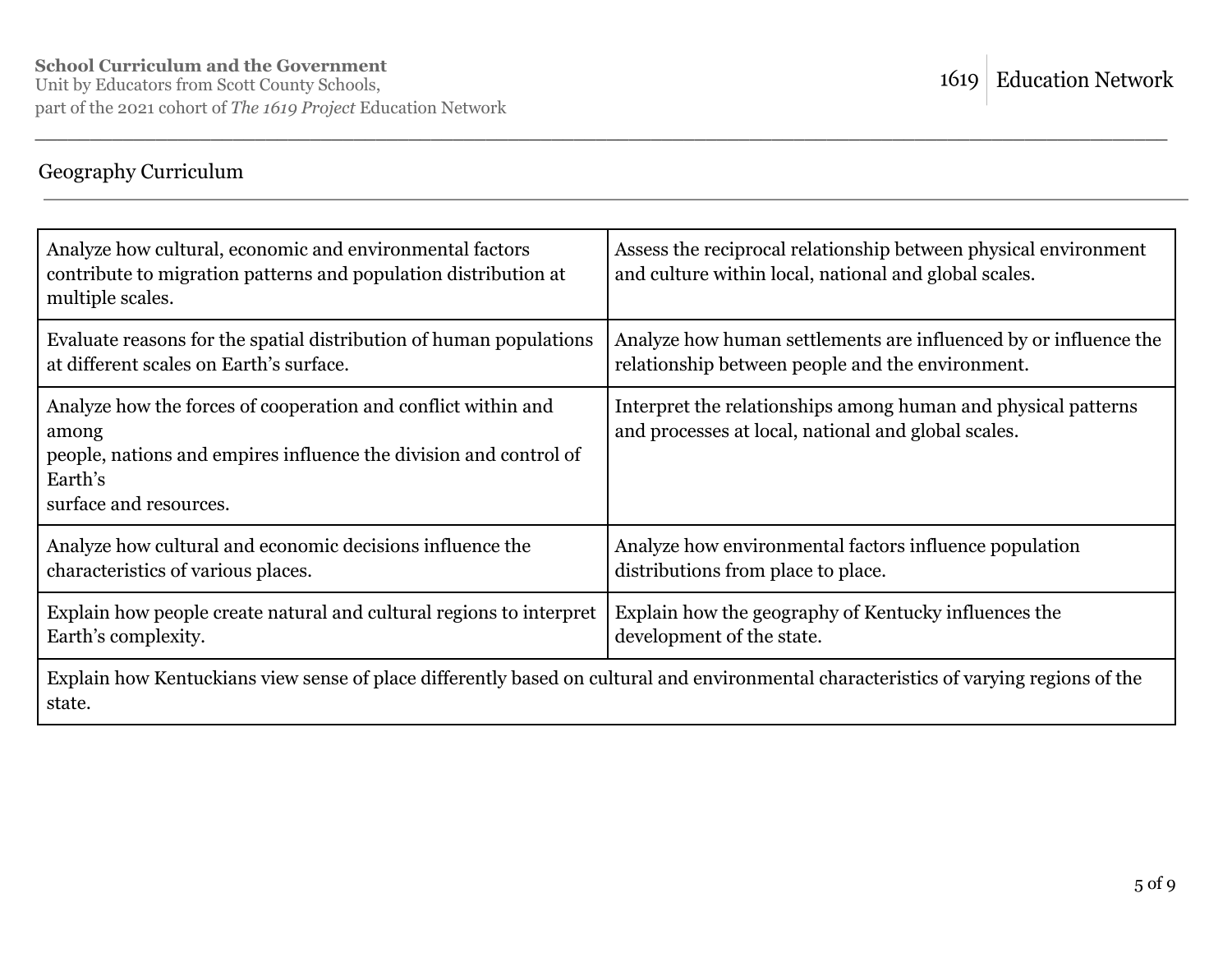## U.S. History Curriculum

| Examine the ways diverse groups viewed themselves and contributed to                                                                                                                                                                    | Evaluate the ways in which groups facing discrimination worked to                                                                                                         |
|-----------------------------------------------------------------------------------------------------------------------------------------------------------------------------------------------------------------------------------------|---------------------------------------------------------------------------------------------------------------------------------------------------------------------------|
| the identity of the United States in the world from 1877-present.                                                                                                                                                                       | achieve expansion of rights and liberties from 1877-present.                                                                                                              |
| Analyze changes to economic policies, the size of government and the                                                                                                                                                                    | Analyze how global interactions impacted American culture and society                                                                                                     |
| power of government between 1890-1945.                                                                                                                                                                                                  | from 1890- present.                                                                                                                                                       |
| Analyze the impact of economic institutions, including the Federal<br>Reserve, property rights, legal systems and corporations on the<br>development of the United States from an agrarian to an industrial state<br>from 1877-present. | Assess the health of the U.S. economy by applying the economic<br>indicators of inflation, deflation, Gross Domestic Product (GDP) and<br>unemployment from 1877-present. |
| Analyze the impact of technology and new ideas on American culture                                                                                                                                                                      | Evaluate domestic responses to migration and immigration in the United                                                                                                    |
| from 1877- present.                                                                                                                                                                                                                     | States from 1877-present.                                                                                                                                                 |
| Assess the effectiveness of how people, organizations, government                                                                                                                                                                       | Analyze the role of the United States in global compromises and conflicts                                                                                                 |
| policies, labor laws and economic systems have attempted to address                                                                                                                                                                     | between 1890-1945 in the Spanish American War, World War I, the                                                                                                           |
| working conditions and income distributions from 1877-present.                                                                                                                                                                          | Interwar years and World War II.                                                                                                                                          |
| Analyze examples of conflict and compromise between the United States                                                                                                                                                                   | Analyze the conflicting ideologies and policies of the United States and                                                                                                  |
| and other nations, groups and individuals in the post-Cold War Era from                                                                                                                                                                 | Soviet Union and their impact, both domestically and globally, during                                                                                                     |
| 1991-present.                                                                                                                                                                                                                           | the Cold War Era between 1945-1991.                                                                                                                                       |
| Analyze the political, economic and social impacts of industrialization on                                                                                                                                                              | Analyze the role of the United States in global affairs in the post-Cold                                                                                                  |
| the United States between 1877-1945.                                                                                                                                                                                                    | War Era from 1991-present.                                                                                                                                                |
| Analyze the events that caused the United States to emerge as a global                                                                                                                                                                  | Explain the impact of U.S. expansion at home and abroad between                                                                                                           |
| power between 1890-1991.                                                                                                                                                                                                                | 1877-1929.                                                                                                                                                                |
| Explain the political, social and economic causes and effects of economic                                                                                                                                                               | Examine how Kentuckians influence and are influenced by major                                                                                                             |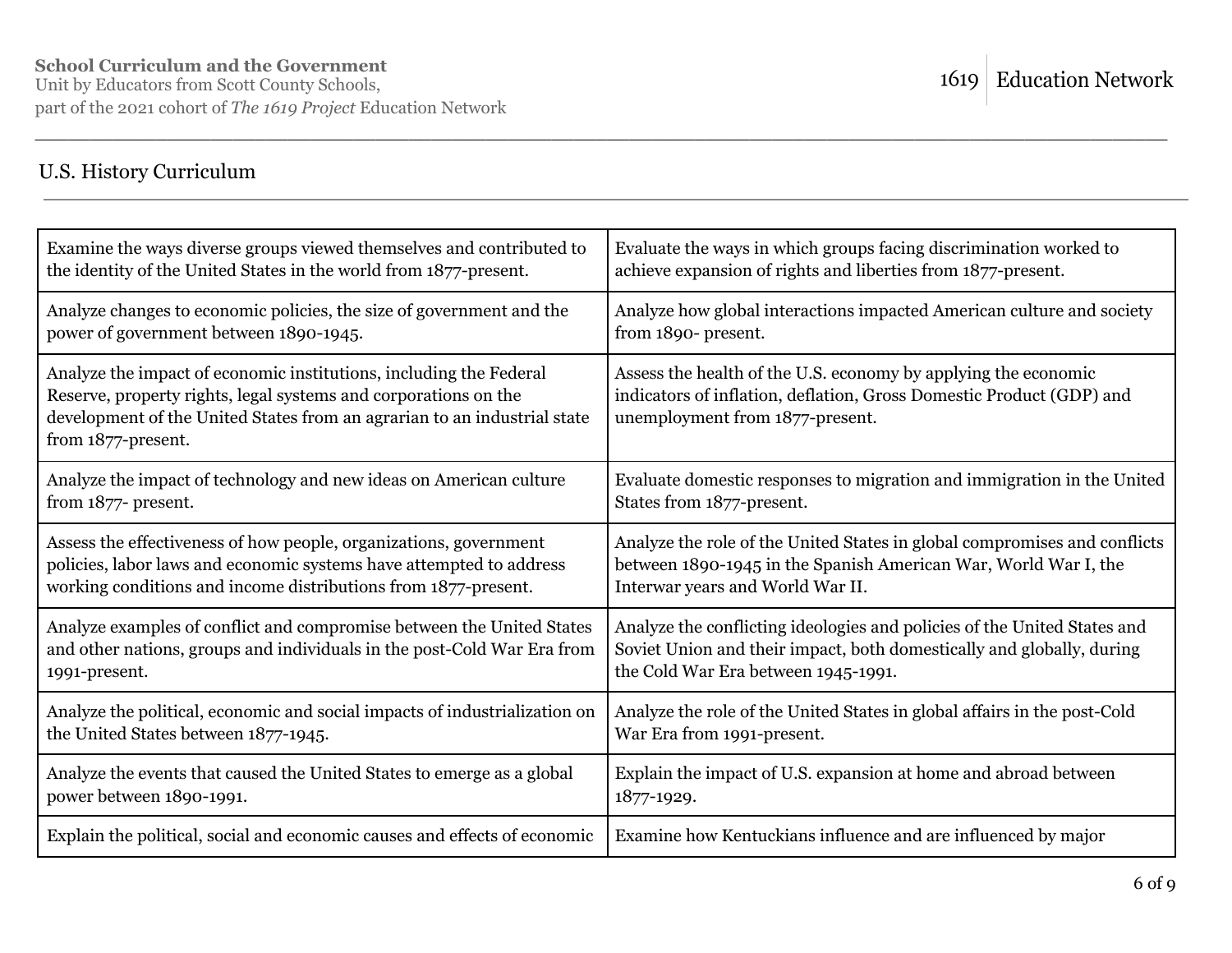| national developments in U.S. history from 1877-present. |
|----------------------------------------------------------|
|                                                          |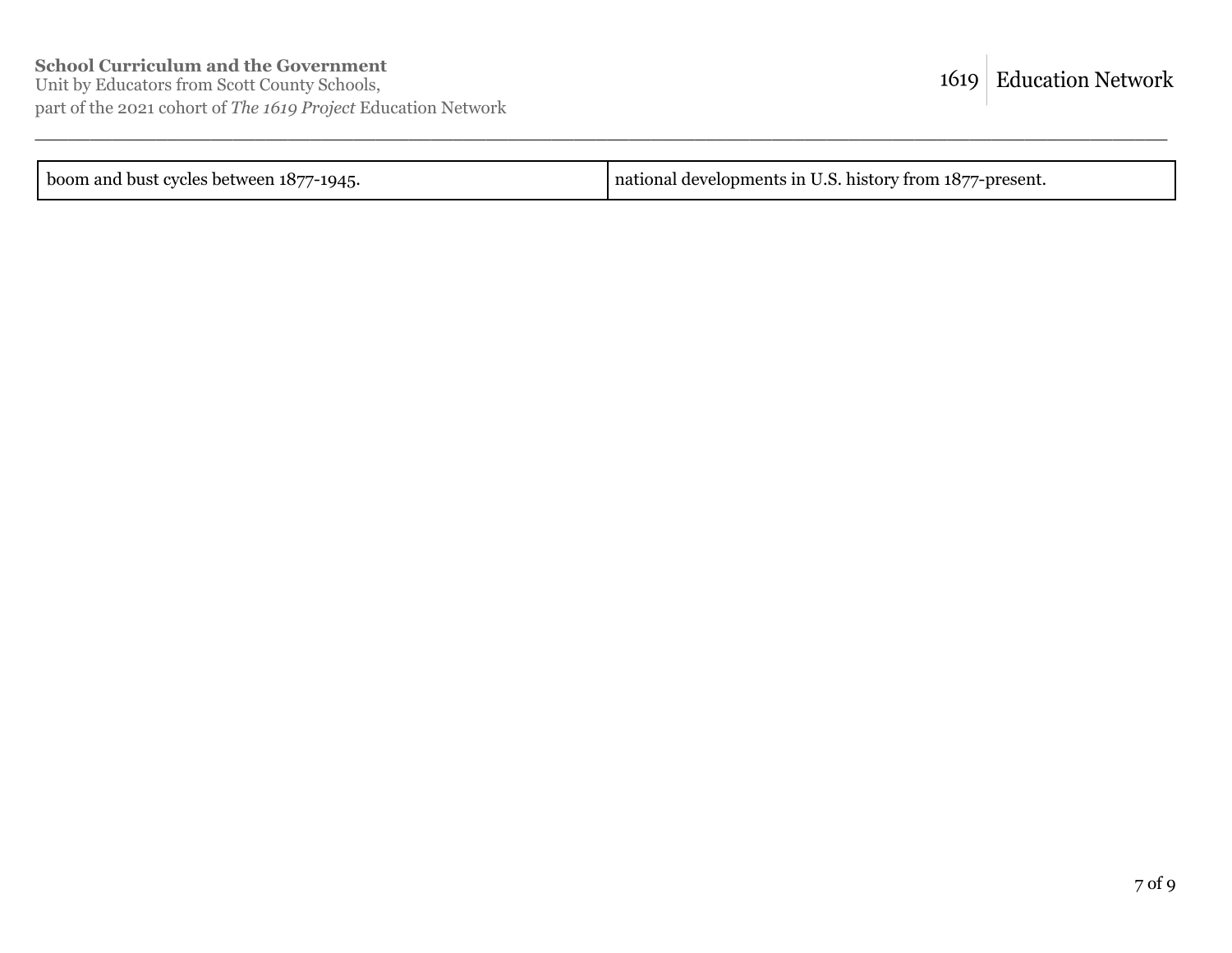## World History Curriculum

| Analyze the rise and fall of major states and empires in Africa, Asia, the                                                                                                                                                                         | Examine the causes and effects of imperialism from multiple                                                                                                                                                                                                                                  |
|----------------------------------------------------------------------------------------------------------------------------------------------------------------------------------------------------------------------------------------------------|----------------------------------------------------------------------------------------------------------------------------------------------------------------------------------------------------------------------------------------------------------------------------------------------|
| Middle East, Europe and the Americas between 1300-1500.                                                                                                                                                                                            | perspectives between 1750-1900.                                                                                                                                                                                                                                                              |
| Explain continuities and changes within the religion, ideology, science                                                                                                                                                                            | Analyze changes and continuities within and among the Indian Ocean                                                                                                                                                                                                                           |
| and arts of empires and nation-states in multiple global regions between                                                                                                                                                                           | Maritime System, Trans-Saharan System and Silk Roads due to                                                                                                                                                                                                                                  |
| 1300-1750.                                                                                                                                                                                                                                         | technology and the opening of the Atlantic System between 1300-1750.                                                                                                                                                                                                                         |
| Examine the ways non-industrialized nations attempted to combat the                                                                                                                                                                                | Determine the causes of the World Wars and their global effects between                                                                                                                                                                                                                      |
| rising power of European Imperialism between 1750-1900.                                                                                                                                                                                            | 1900-1945.                                                                                                                                                                                                                                                                                   |
| Analyze the connections between industrialization and the development                                                                                                                                                                              | Analyze the causes of Decolonization, methods of gaining independence                                                                                                                                                                                                                        |
| of total war between 1900-1950.                                                                                                                                                                                                                    | and geopolitical impacts of new nation-states from 1945-present.                                                                                                                                                                                                                             |
| Analyze how continuities in the desire for cheap labor led to slavery and<br>other systems of forced labor across the globe between 1300-1888.                                                                                                     | Assess how inter- and intra-regional interactions shaped the<br>development of empires and cultures in multiple global regions between<br>1300-1750.                                                                                                                                         |
| Analyze changes and continuities regarding views of government power<br>and accepted sources of legitimacy in multiple global regions from<br>1750-present.                                                                                        | Analyze examples of conflict created by global expansionist policies and<br>actions between 1750-1945 across global regions.                                                                                                                                                                 |
| Evaluate how non-Westernized empires and nations adapted and                                                                                                                                                                                       | Assess demographic, social and cultural consequences of forced                                                                                                                                                                                                                               |
| developed Western technologies and industrial practices to fit new                                                                                                                                                                                 | migration and the expansion of plantation-based slavery into the                                                                                                                                                                                                                             |
| cultural contexts from 1850-present.                                                                                                                                                                                                               | Americas between 1500-1888.                                                                                                                                                                                                                                                                  |
| Examine effects of the movement of people, cultures, goods, diseases and<br>technologies through established systems of connection, including the<br>Silk Roads, Trans Saharan Trade Routes and Indian Ocean Maritime<br>System between 1300-1450. | Analyze methods used by state and non-state actors seeking to alter the<br>global order which emerged during the post-World War period,<br>including protests, social media campaigns, non-violent actions,<br>boycotts, terrorism, guerilla warfare and other methods from<br>1945-present. |
| Analyze the political, economic, geographic and social causes and effects                                                                                                                                                                          | Analyze how advancements in communication, technology and trade                                                                                                                                                                                                                              |
| of exploration and colonization between 1450-1750.                                                                                                                                                                                                 | impact global interactions from 1900-present.                                                                                                                                                                                                                                                |